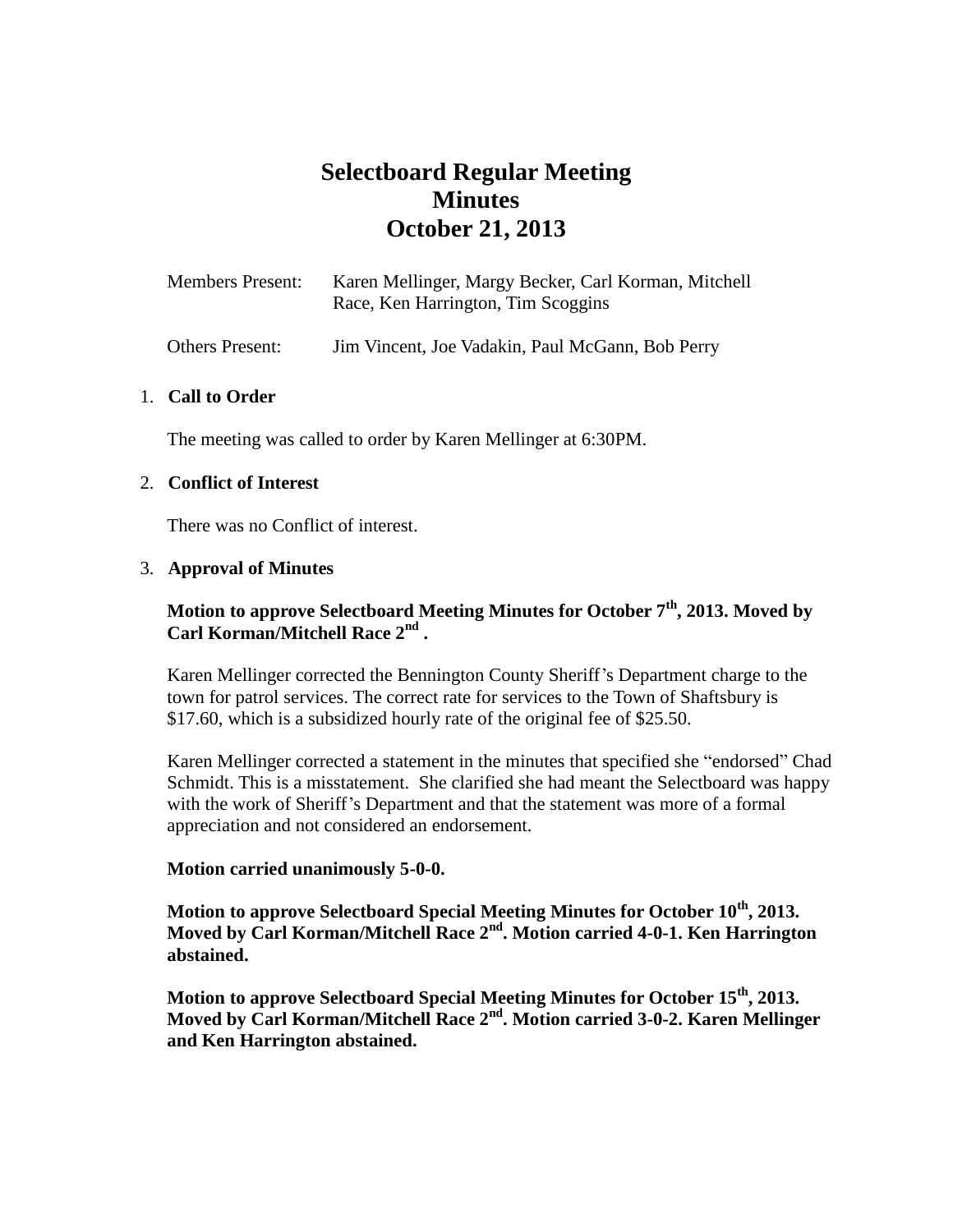#### **4. Warrants**

**Motion to approve Retirement Check Warrant PR08 in the amount of \$131.39. Moved by Mitch Race/Ken Harrington 2nd . Motion carried unanimous 5-0-0.**

**Motion to approve Payroll Warrant #08 in the amount of \$16,169.23. Moved by Carl Korman/Mitch Race 2nd . Motion carried unanimous 5-0-0**.

**Motion to approve Check Warrant #13 in the amount of \$12,691 to William Barney Construction. Moved by Carl Korman/Mitch Race 2nd . Motion carried unanimous 5-0-0.**

**Motion to approve Check Warrant #14 in the amount of \$49,197.39. Moved by Mitch Race/Ken Harrington 2nd . Motion carried unanimous 5-0-0.**

#### **5. Announcements**

No Announcements recorded.

#### **6. Request for Fire Gear – Chief Vadakin**

Shaftsbury Fire Department Chief Joe Vadakin joined the Selectboard meeting to explain the Fire Departments need for new fire gear for two of its Town firefighters. He cited normal wear and tear as reason for requesting the new gear.

Chief Vadakin supplied the Selectboard with three bids in an attempt to compare pricing for the fire gear. One offer came from a local vendor, and two from an Internet source.

Chief Vadakin recommended to the Selectboard that Reynolds & Son of Brattleboro, VT might be the best option. Chief Vadakin explained that if gear they purchase from Reynolds & Son doesn't fit, they are responsible and will honor a commitment to replace any gear that is insufficient. He noted how gear purchased online more often than not is non-refundable.

Chief Vadakin explained to the Selectboard that his Fire Department responds to roughly 100 incidents per year and that proper up-to-date equipment was needed to address said incidents.

Carl Korman compared pricing options, noted a difference of more than \$1,000 between Reynold  $\&$  Son's proposal and the lowest bid, and then weighed pros and cons in regards to purchasing online as opposed to paying more for the local service endorsed by the Chief.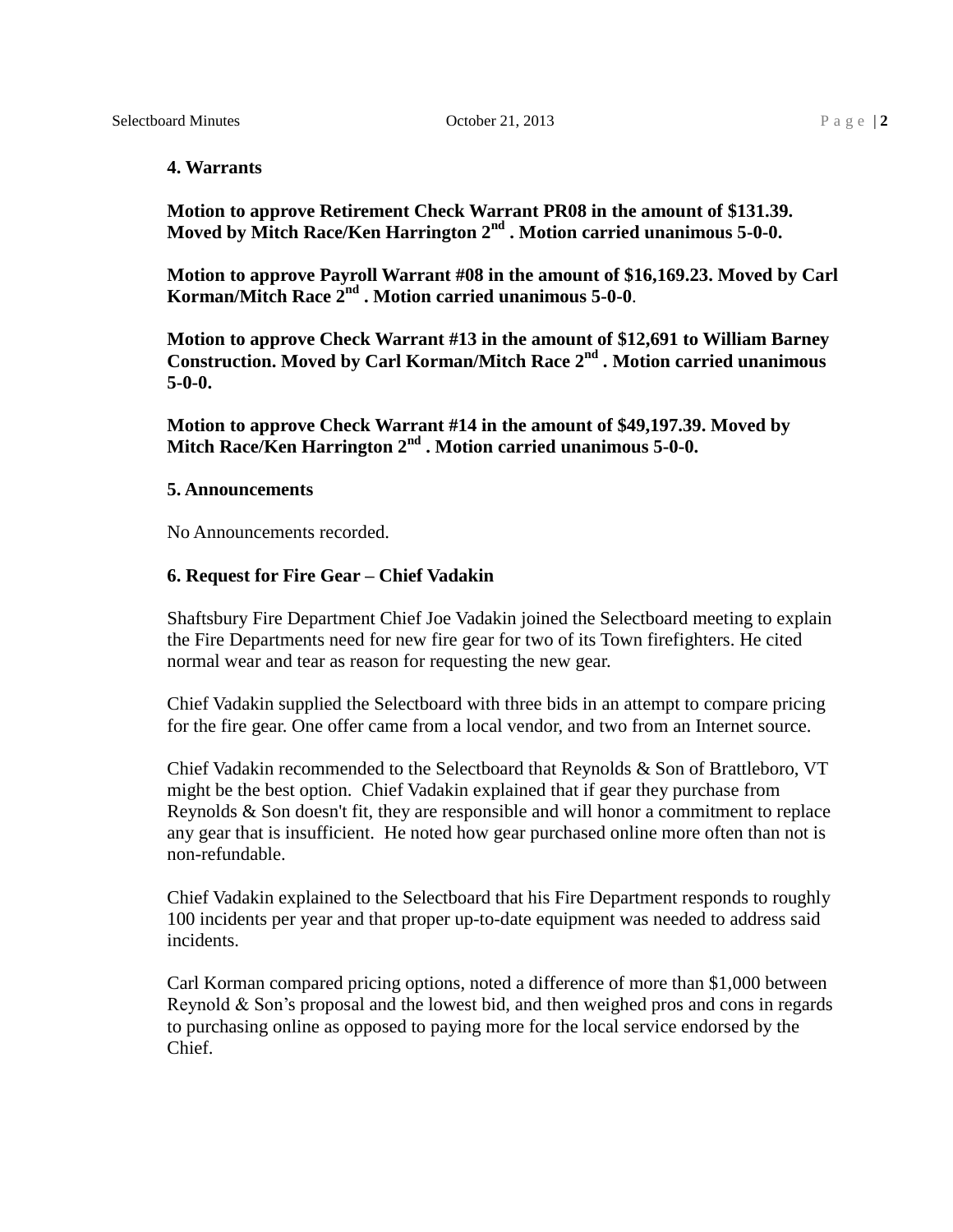Chief Vadakin stressed how fire equipment needed to meet the proper specs of the fire fighter for liability concerns to the Town, and he noted that Reynolds & Son offered a service guarantee in the event the equipment was insufficient. The quote includes coats, pants, gloves, hood, helmet, and boots.

The Selectboard requested that in the future more emphasis could be applied to the search for other local vendors in Vermont that might compete with Reynolds & Son to get the best possible bid. Margy Becker questioned whether the Fire Chief appeared to be lacking the administrative support to be able to fully research other competitive bids to the Reynolds & Son quote.

**Motion "to approve Shaftsbury Fire Department's request to purchase two sets of 'turn out' fire gear from Reynolds & Son for a quote of \$6,380.12. In the future the Fire Chief shall contact vendors of other brands." Moved by Ken Harrington/Tim**   $S$ coggins  $2<sup>nd</sup>$  .

**Tim Scoggins proposed to amend the motion to read "vendors offering comparable brands and service". Ken Harrington agreed to the friendly amendment.**

**The revised Motion reads "to approve Shaftsbury Fire Department's request to purchase two sets of 'turn out' gear from Reynolds & Son. In the future the Fire Chief shall contact vendors offering comparable brands and service".**

**The revised Motion carried 4-0-1. Carl Korman abstained.**

# **7. Public Comments**

Shaftsbury resident Jim Vincent voiced a complaint with regards to possible waste dumping on Elm Street across the street from his property on Harvest Hills. He inquired about whether or not land owner Mike Cloud had zoning permits to be able to accept the dumping of fill material and debris. Ken Harrington and Tim Scoggins will conduct a site visit.

# **8. Shaftsbury Constables – Potential Future Duties**

The Selectboard invited Constables Paul McGann and Bob Perry back to discuss potential future duties of Constables. The Selectboard briefly considered a preliminary list of potential costs to town start-up costs for a law enforcement program. Paul McGann cited his connections with other law enforcement agencies and officers as a possible way of obtaining the necessary equipment on loan rather than through outright purchase. This would in turn reduce the costs to the Town.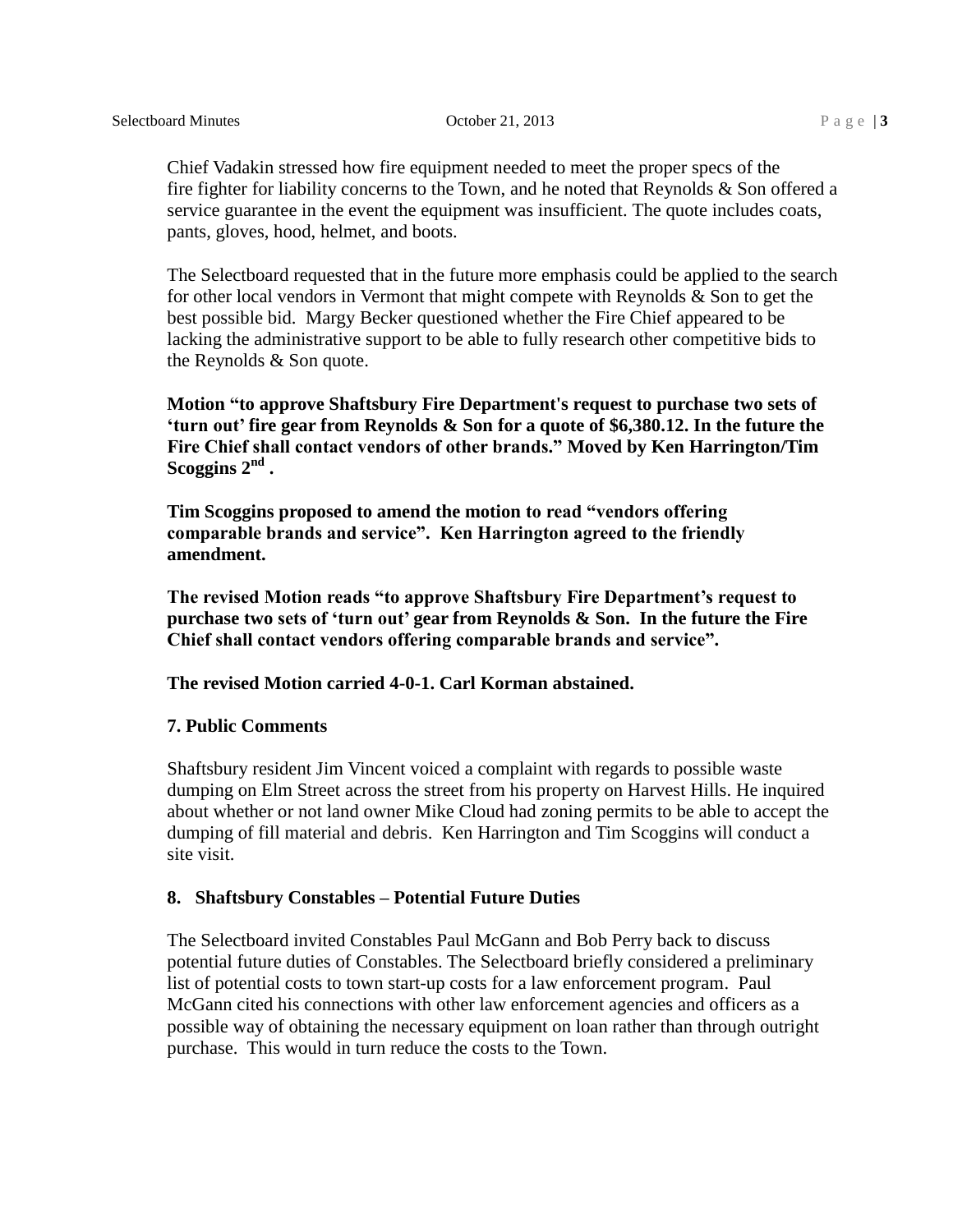The Selectboard again discussed pros and cons of changing the Constable positions to appointed rather than elected positions. Karen Mellinger inquired whether the Board's intent was to place the question on the December 3 ballot. Mitch Race advocated for putting the question to the voters at that time.

Carl Korman suggested language to appear on the ballot. A) to change from elected to appointed, and B) to specify Constables to have only civil authority.

Karen Mellinger suggested that more research in terms of the available budget for Constables was needed before moving forward with a vote. More information was needed on start-up costs. She stated there was no rush to address the question. She further stated her preference that no additional business be voted on December 3 (other than elections), since the bond vote is the priority at this time. Tim Scoggins voiced skepticism of a December vote and believed the topic needed further discussion.

Board members agreed there was consensus that a one-year term is too short.

# **Motion to approve a December vote to appoint 1st and 2nd Constables for three years. Moved by Harrington/Race 2nd . Motion failed on 2-3 vote. Harrington and Race voted for the motion; Mellinger, Korman, Scoggins voted against the motion. TheMotion failed.**

It was agreed the discussions on renewal of the Sheriff's contract will be placed on the agenda for the November 4<sup>th</sup> meeting. Carl Korman said he favored a March vote on changing the  $1<sup>st</sup>$  and  $2<sup>nd</sup>$  Constables from elected to appointed positions. Karen Mellinger concurred.

# **10. Health Insurance Options – VT Health Connect (Continued)**

The Selectboard reviewed healthcare information and options provided to the Board by Tim Scoggins, Carl Korman, and Mitchell Race. A special meeting on Monday, October 28, 2013 at 4:00PM was agreed to.

# **11. Board of Listers – Grand List Errors and Omissions (Chenaille)**

Tabled by the Selectboard and to be addressed at the next Selectboard meeting.

# **12. Contract Renewal/Extension – Cemetery Mowing**

**Motion to renew contract with Sycamore Landscape for Cemetery Mowing services for a period of two years and through 2015. Motion carried unanimously 5-0-0.**